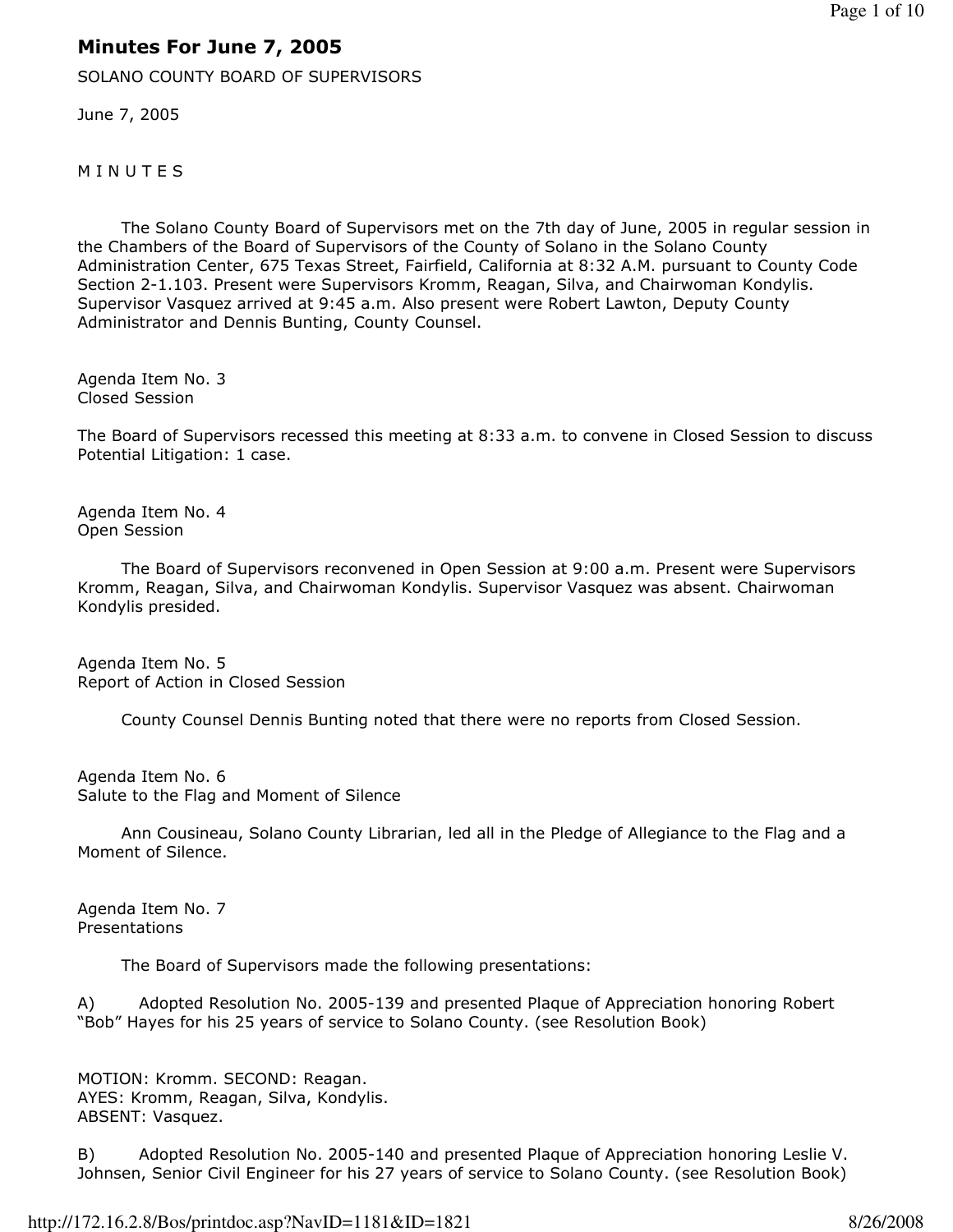MOTION: Reagan. SECOND: Kromm. AYES: Kromm, Reagan, Silva, Kondylis. ABSENT: Vasquez.

Agenda Item No. 8 Items From the Public and Board Member Comments

 The Chairwoman invited individuals of the public to make statements on matters relating to the business of the Solano County Board of Supervisors. The following public comment was received:

A) Cathy Houck, Solano County Grand Jury Foreperson, presented two Grand Jury Reports regarding Solano County Emergency Services and Solano County Food Establishment Inspection Process for review and response by the Board of Supervisors.

B) Supervisor Reagan attended a recent event sponsored by the Travis Community Consortium where the various military units in the area were recognized.

C) Supervisor Reagan reported that he attended the Solano County Economic Development Corporation breakfast at which the Caltrans Secretary provided an account of the challenges facing transportation statewide and the need to work together for solutions.

D) Chairwoman Kondylis noted that a letter was received from Yuri V. Ushadov, Ambassador of the Russian Federation to the USA, thanking the Board for their words of sympathy and compassion for the tragic loss of life as a result of the terrorist act in Northern Ossetia, Russia.

Agenda Item No. 9 Approval of Agenda

 Approved the Solano County Board of Supervisors' agenda as submitted with the following amendment:

Item No. 17A – Endorsement of recommendation of Solano Safety Net Consortium to decrease number of Community Action Agency Tripartite Board Members from 15 to 12, and allow appointments by other elected officials removed from the Consent Calendar.

Item No. 17E – Memorandum of Understanding between the Solano County Office of Education and the County of Solano to receive \$872,106 in FY 2004/05 Individuals with Disabilities Education Act funds for Mental Health Services to Seriously Emotionally Disturbed Children removed from the Consent Calendar.

Item No. 17F – Amendment to the Alicante-at-Elmira School-Based Mental Health Services contract removed from the Consent Calendar.

MOTION: Kromm. SECOND: Silva. AYES: Kromm, Reagan, Silva, Kondylis. ABSENT: Vasquez.

Agenda Item No. 10 Public Comment on Consent Calendar

The Chairwoman invited individuals of the public to make public comment on Consent Calendar Items. The following comments were received:

Donald Tipton, unincorporated Vallejo, expressed his concern regarding the proposed amendment to the Alphabetical Listing of Classes and Salaries and to increase the salary for the Public Health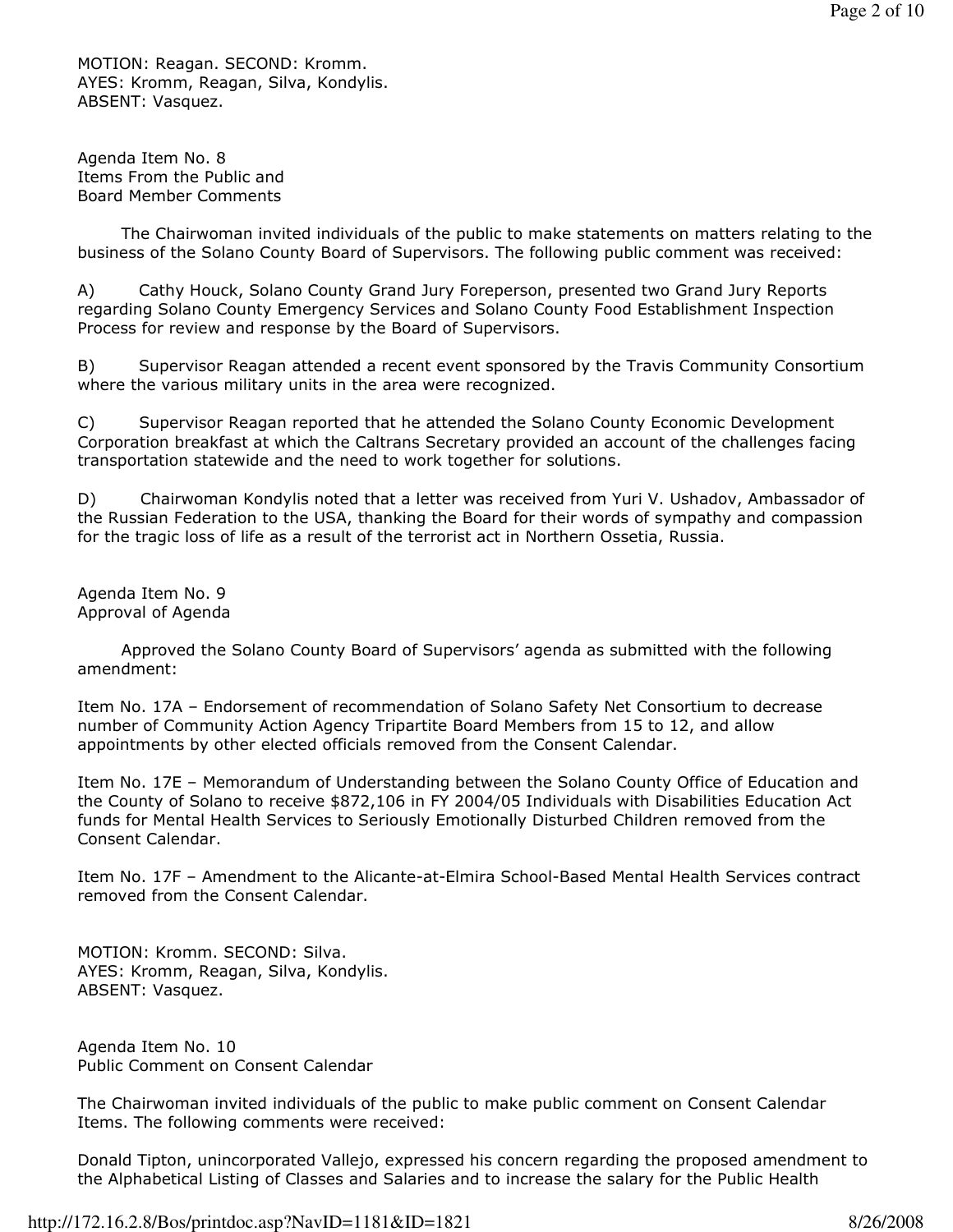Laboratory Director to Five (5) Step Range with the maximum annual salary of \$96,636. Mr. Tipton questioned the length of time that the position was vacant and questioned the need to fill the position at this time.

Director of Health and Social Services Patrick Duterte indicated that the federal government increased the qualifications required for this position and that it was difficult to recruit a qualified candidate.

Agenda Item No. 12 Consent Calendar

Acted on the following Consent Calendar items:

14. Adopted and authorized Chairwoman Kondylis to sign Resolution No. 2005-141 amending the Alphabetical Listing of Classes and Salaries, and to increase the salary of the Public Health Laboratory Director, from the current five (5) step range with a top step annual salary at approximately \$85,683, to a five (5) step range with a top step annual salary of \$96,636. (see Resolution Book)

15A. Accepted the Auditor-Controller's report on the examination of the books of the County Treasury as of March 29, 2005.

15B. Adopted and authorized Chairwoman Kondylis to sign Resolution No. 2005-142 establishing the countywide appropriation limit of \$392,282,900 for Fiscal Year 2005-06. (see Resolution Book)

16. Approved and authorized the County Administrator, or his designee, to sign a Lease Amendment along with any future options and extensions with F. & L. Enterprises for 2,280 square feet of office space at 308-312 Tuolumne Street in Vallejo, California from October 1, 2005 through September 30, 2008 to maintain the Rainbow Children's Center.

17B. Approved and authorized Chairwoman Kondylis to sign an amendment in the amount of \$313,000 to the contract (#370) with Solano Family and Children's Services (SFCS) for a total of \$3,776,722 for the period of October 1, 2004 through June 30, 2005 for childcare services.

17C. Approved and authorized Chairwoman Kondylis to sign the fourth amendment to agreement with San Mateo County for the administration of the Case Assistance Program for Immigrants (CAPI) Program that adds Napa as a participating county and extends the Term of Agreement through June 30, 2008.

17D. Adopted and authorized Chairwoman Kondylis to sign Resolution No. 2005-143 amending the Position Allocation List to delete 1.0 FTE Deputy Public Guardian/Public Conservator and add 1.0 FTE Deputy Public Administrator/Public Guardian/Public Conservator in the Older and Disabled Adult Services (ODAS) Division. (see Resolution Book)

18. Adopted and authorized Chairwoman Kondylis to sign Resolution No. 2005-144 approving the Probation Department's FY 2005/2006 expenditure plan for approximately \$1,748,360 in funds received within the State/Federal Temporary Assistance for Needy Families Program (TANF) administered by the California Department of Social Services. (see Resolution Book)

19. Adopted and authorized Chairwoman Kondylis to sign Resolution No. 2005-145 approving an agreement in the amount of \$25,000 for the 2005 Drug Enforcement Administration's Marijuana Eradication Financial Assistance Grant and authorized the Sheriff to execute said agreement and sign any documents necessary to facilitate the implementation of said Grant. (see Resolution Book)

20. Adopted and authorized Chairwoman Kondylis to sign Resolution No. 2005-146 authorizing the County Administrator to submit an application to the Bay Area Air Quality Management District for funds for the purpose of retrofits to existing engines, and authorized the County Administrator to execute a Funding Agreement with the Bay Area Air Quality Management District upon approval of the application. (see Resolution Book)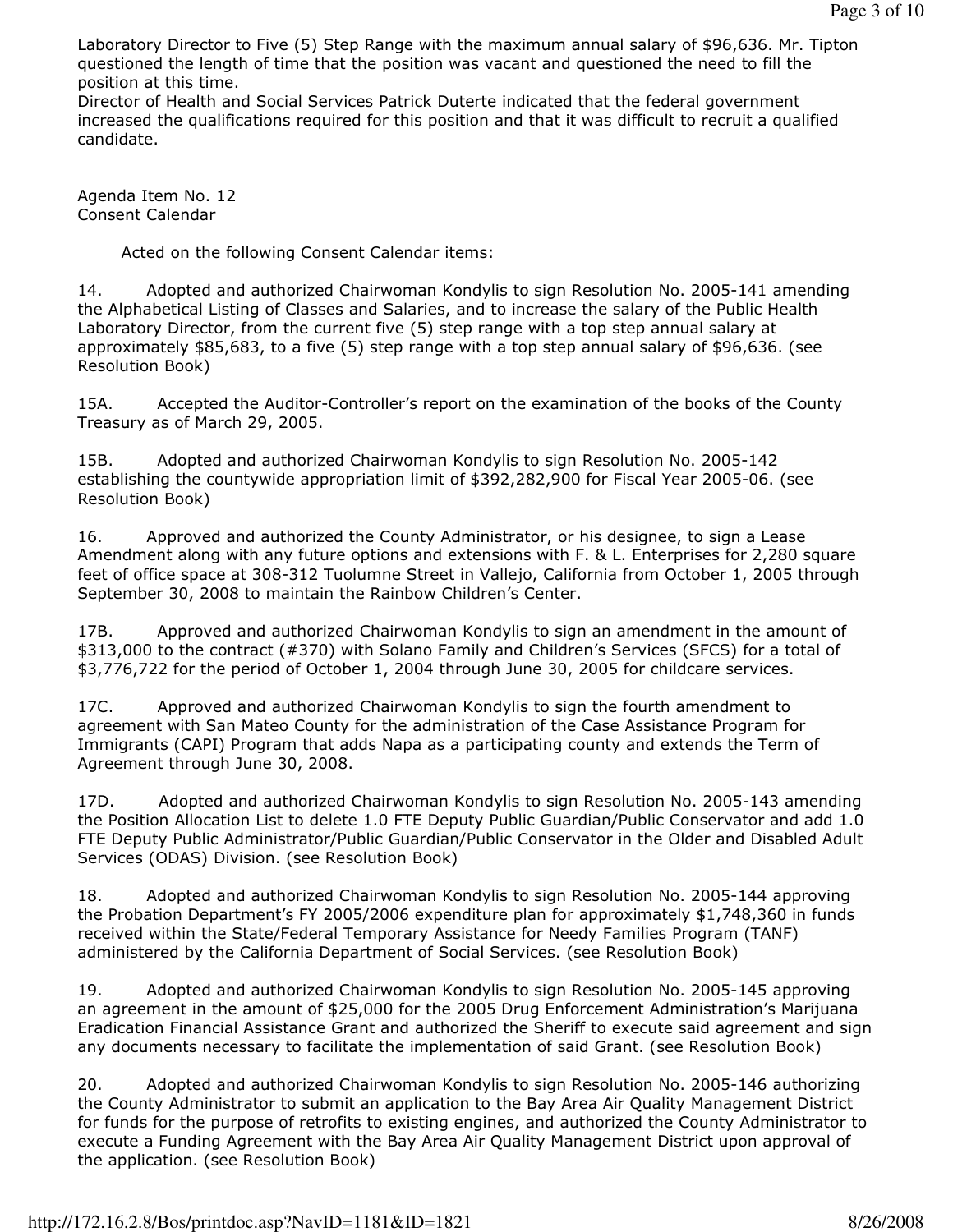21A. Approved and authorized the Workforce Investment Board Executive Director to sign contract renewals with the following:

1) Interactive System, Inc., of Fairfield, for Network Administration and Website Maintenance; the total amount of the July 1, 2005 – June 30, 2006 contract renewal for Network Administration and Website Maintenance is \$60,000.

2) Solano Family and Children's Services, Inc., of Fairfield, for Childcare Referral and Payment Management Services; the total amount of the July 1, 2005 – June 30, 2006 contract renewal for the provision of childcare services is \$170,000.

21B. Approved and authorized the Workforce Investment Board Executive Director to sign the sixth Addendum to the lease with Garaventa Properties for 320 Campus Lane in Fairfield for six (6) years, for the term of July 1, 2005 – June 30, 2011 at an initial monthly rate of \$20,749 and annual 3% increases for subsequent years for the Workforce Investment Board of Solano County.

MOTION: Kromm. SECOND: Reagan. AYES: Kromm, Reagan, Silva, Kondylis. ABSENT: Vasquez.

Item No. 17A Solano Safety Net Consortium

 The Board of Supervisors received an Agenda Submittal from Health & Social Services dated June 7, 2005, incorporated herein by reference, requesting the Board to endorse the recommendation of Solano Safety Net Consortium (SSNC) to decrease the number of Community Action Agency (CAA) tripartite board members from 15 to 12, and allow appointments by other elected officials.

 In response to a question posed by Supervisor Silva regarding the decrease in the positions, it was noted that one position from each category (consumer, elected official or their representatives, and private sector). It was noted that the deleted positions would be taken from vacant positions in each of those categories.

 At the conclusion of discussion, the Board endorsed the Solano Safety Net Consortium (SSNC) decision to reduce membership on the Community Action Agency (CAA) tripartite board to 12, and change the way members are appointed by elected officials to the CAA Tripartite Board. The Board directed staff to return at a later date with a report outlining the increases in available resources to provide services, the number of people served, and what the projected picture looks like in the future across the county.

MOTION: Silva. SECOND: Kromm. AYES: Kromm, Reagan, Silva, Kondylis. ABSENT: Vasquez.

Supervisor Vasquez arrived at 9:45 A.M.

Agenda Item No. 17E Individuals with Disabilities Education Act Funds

 The Board of Supervisors received an Agenda Submittal from Health & Social Services, Mental Health Division dated June 7, 2005, incorporated herein by reference, requesting the Board to approve a Memorandum of Understanding (MOU) between the Solano County Office of Education and the County of Solano to receive funds under the Individuals with Disabilities Education Act to reimburse the Mental Health Division for services to seriously emotionally disturbed children as mandated by Senate Bill 1895 and the Assembly Bill 3632 Special Education Pupils Program.

 In response to a concern expressed by Supervisor Reagan regarding the need to provide services if funding was not available and litigation options, Assistant County Counsel Wendy Getty noted that they would return to this Board for further direction if there were funding issues. At the conclusion of discussion, the Board approved a Memorandum of Understanding between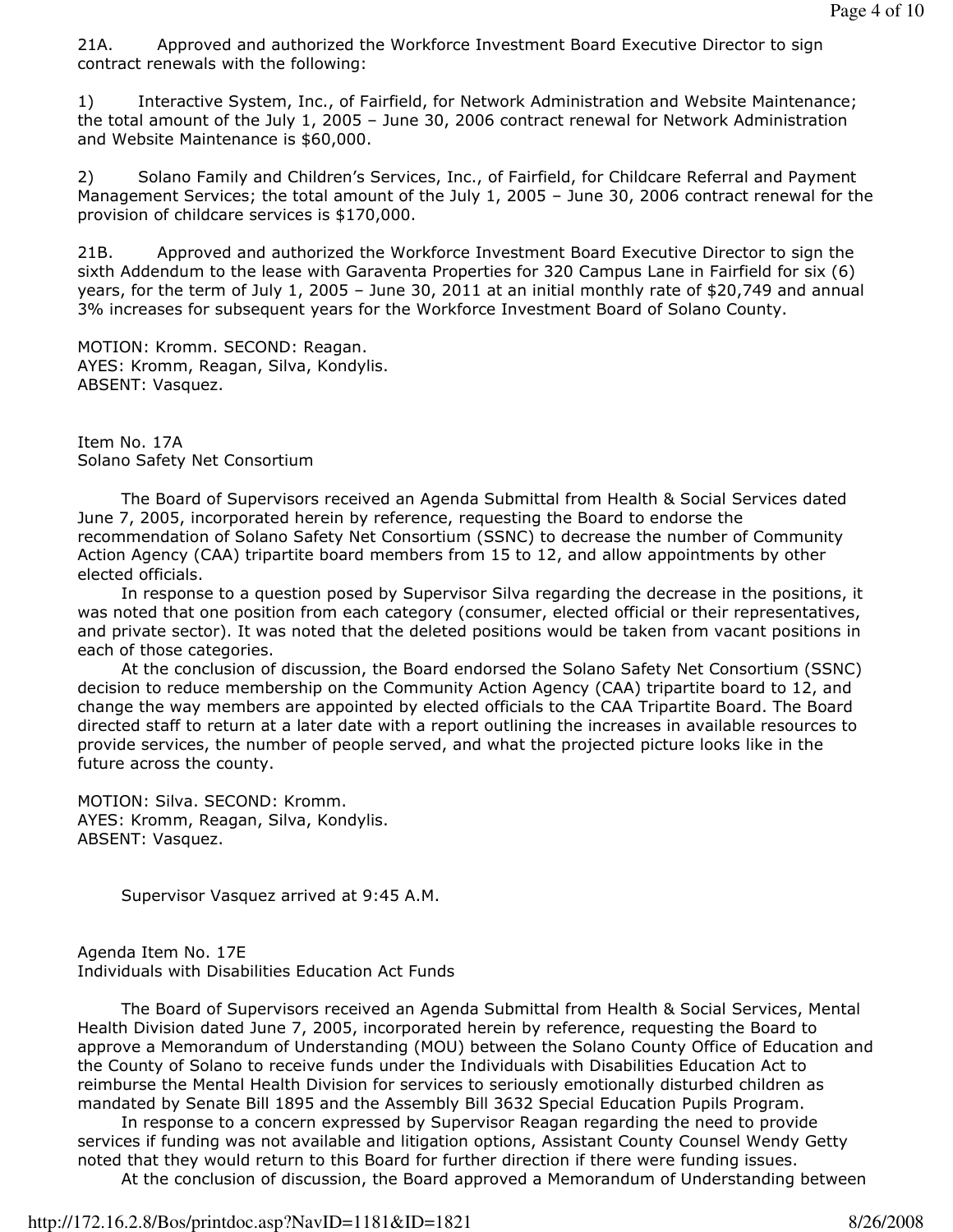the Solano County Office of Education and the County of Solano to receive \$872,106 in FY2004/05 Individuals with Disabilities Education Act (IDEA) funds to reimburse the Mental Health Division for services to seriously emotionally disturbed (SED) children as mandated by Senate Bill 1895 and the Assembly Bill 3632 Special Education Pupils Program.

MOTION: Kromm. SECOND: Vasquez. AYES: Kromm, Reagan, Silva, Vasquez, Kondylis.

Agenda Item No. 17F Alicante-at-Elmira School – Based Mental Health Services

 The Board of Supervisors received an Agenda Submittal from Health & Social Services, Mental Health Division dated June 7, 2005, incorporated herein by reference, requesting the Board to approve an amendment to the Alicante-at-Elmira school-based mental health services contract for a new contract.

 Supervisor Reagan commended staff for their hard work and diligence in requesting high standards on contract discipline.

 At the conclusion of discussion, the Board acted to approve a \$115,000 amendment to the Alicante-at-Elmira School-Based Mental Health Services contract to a new contract total of \$315,000 for the period ending June 30, 2005.

MOTION: Reagan SECOND: Silva AYES: Kromm, Reagan, Silva, Vasquez, Kondylis.

Agenda Item No. 23 Motion to Reconsider Vote Re Biosolids

 Chairwoman Kondylis noted that on May 24, 2005 the Board considered a proposed ordinance amending Chapter 25, which would restrict land application of biosolids in the secondary management area of the Suisun Marsh. Chairwoman Kondylis noted that the motion to introduce the proposed ordinance resulted in a tie vote: Supervisors Kromm and Reagan voted yes and Supervisors Silva and Vasquez voted no. Chairwoman Kondylis noted that she was excused for medical purposes and that, in the past, under this circumstance, the Board would have continued the matter until a full Board could be present. It was noted that due to the fact that the Board's Rules of Procedure did not address a tie vote, Robert's Rules of Order, Revised was followed and a tie vote meant the motion to introduce the ordinance failed.

 County Counsel Dennis Bunting provided the Board with an Agenda Submittal dated June 7, 2005, incorporated herein by reference, outlining the procedures needed to be taken in order for the Board to reconsider a motion. It was noted that only a Board member who voted on the prevailing side could make the motion. Since the prevailing side was a negative, only Supervisor Silva or Supervisor Vasquez could make the motion. If the Board took no further action, the motion to introduce the ordinance would remain as failed. It was further noted that if three Board members wanted to resolve the matter by a minute order, the Board could adopt a minute order declaring that either the Board member who was excused and did not vote or a Board member who voted on the losing side, or both, had the right to make the motion to reconsider the vote on the motion to introduce the ordinance.

 Chairwoman Kondylis made a motion to reschedule this matter for a vote of the full Board and to direct County Counsel to provide the Board with an amendment to the ordinance relating to the rules and procedures of the Board of Supervisors. Motion died for lack of a second.

 Supervisor Silva noted that there would be times in the future that there would be only four Board members present and did not feel that it would be good practice to continue items that received a tie vote. Supervisor Silva stated that he supported the current Board Rules and the Robert's Rules of Order.

 Supervisor Vasquez noted that he supported the Robert's Rules of Order with the prevailing side of a tie vote given the ability to bring back to the Board for reconsideration.

 Supervisor Reagan noted that there were no applicants in the secondary area for additional sites to be spread on and the matter was perspective. Supervisor Reagan expressed his support for following Robert's Rules of Order.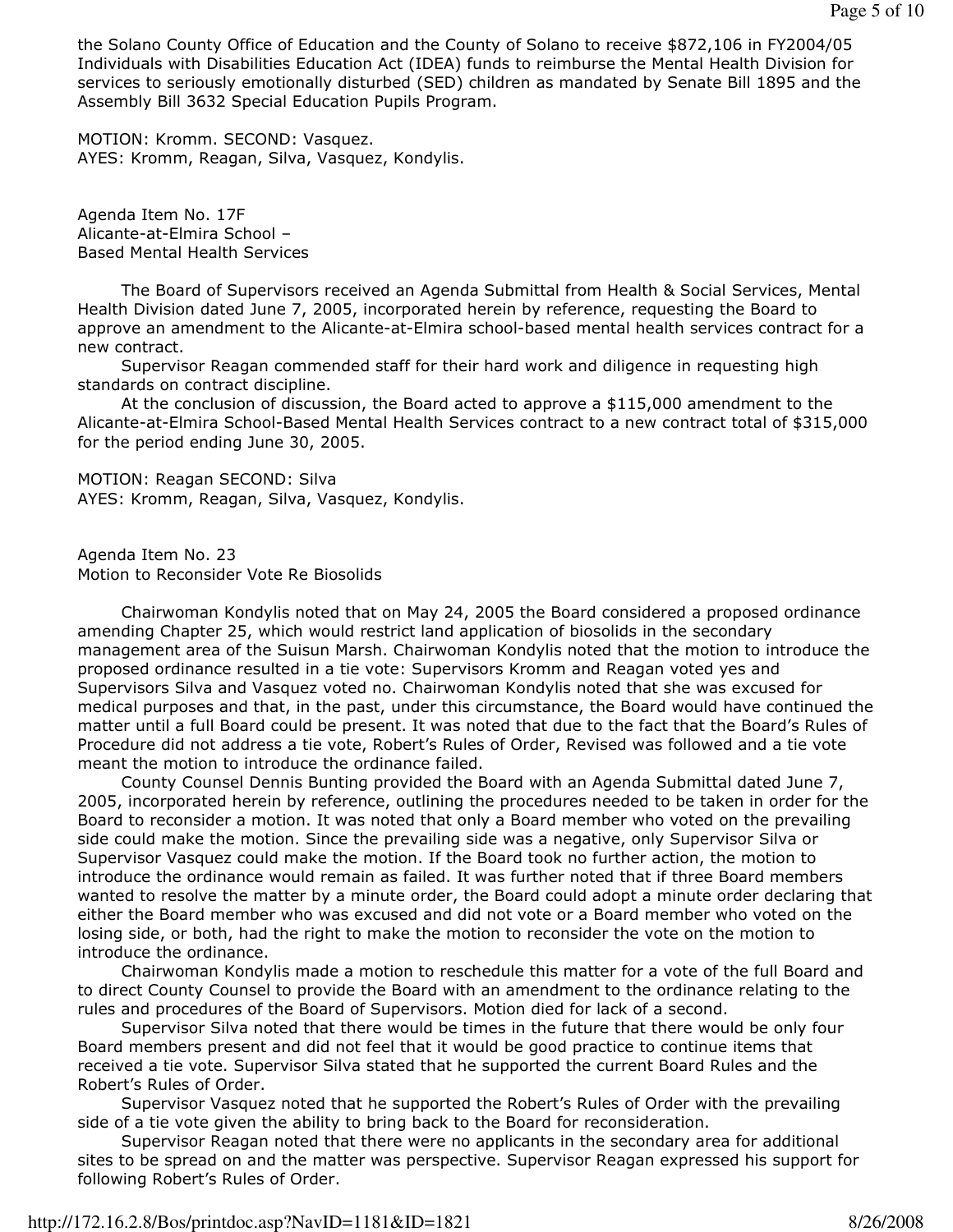Chairwoman Kondylis noted that she was not present due to a medical emergency and felt that she should have the opportunity to vote and represent her constituents. Chairwoman Kondylis noted that she felt that a tie vote should be no action.

 The Board acted to support a rule that allowed, in the event of a tie vote, the absent Board member to bring an item back to the Board for reconsideration.

MOTION: Kromm. SECOND: Kondylis. AYES: Kromm, Reagan, Kondylis. NOES: Silva, Vasquez.

 Supervisor Silva noted that the Board has process and procedures that should be adhered to and did not support changing an established rule.

 Supervisor Kromm noted that the proposed ordinance would limit the spreading of biosolids in the secondary zone and felt that it had that support of the Board.

 After further discussion, Supervisor Reagan made a motion to reconsider the vote on the previous motion to allow the absent Board member to bring an item back to the Board for reconsideration. Motion failed for a lack of a second.

Chairwoman Kondylis opened the discussion for public comment.

 June Guidotti, Scally Road, noted that she was opposed to the issue of the Board allowing land application of biosolids in the secondary management area of the Suisun Marsh.

 Kristin Bruce, Suisun Resource Conservation District, noted that lands west of Travis Air Force Base drain into the Suisun Marsh and if the Board were to revote, they would support prohibiting the land application of biosolids in the secondary management area of the Suisun Marsh.

 Donald Tipton, unincorporated Vallejo, noted that it was problematic to change the rules of process and also felt that when an individual Board member requested a matter come back to the Board in order to allow them to vote, that the Board should respect that request.

 George Guynn, Jr., Suisun, expressed his support for allowing all Board members the opportunity to vote on an issue.

 As there was no one else present who wished to speak on this matter, the hearing was closed to public comment.

 Chairwoman Kondylis made a motion to reconsider the vote on the motion to introduce an ordinance amending Chapter 25, restricting land application of biosolids in the secondary management areas of the Suisun Marsh. Motion failed for lack of a second.

 The Board of Supervisors recessed this meeting at 10:40 a.m. and reconvened at 10:55 a.m. All members were present. Chairwoman Kondylis presided.

 County Counsel Dennis Bunting noted that Roberts Rules of Order No. 27 states that a motion to reconsider could be made by any member of the Board and that any member of the Board could make the second.

The Board acted to reconsider the vote on the previous motion to allow the absent Board member to bring an item back to the Board for reconsideration.

MOTION: Reagan. SECOND: Silva. AYES: Reagan, Silva, Vasquez. NOES: Kromm, Kondylis.

 The Board acted to reconsider their previous vote to support a rule that allowed, in the event of a tie vote, the absent Board member to bring an item back to the Board for reconsideration.

MOTION: Kromm. SECOND: Kondylis. AYES: Kromm, Kondylis, NOES: Reagan, Silva, Vasquez.

Supervisor Reagan left the Board Chambers at 11:10 a.m.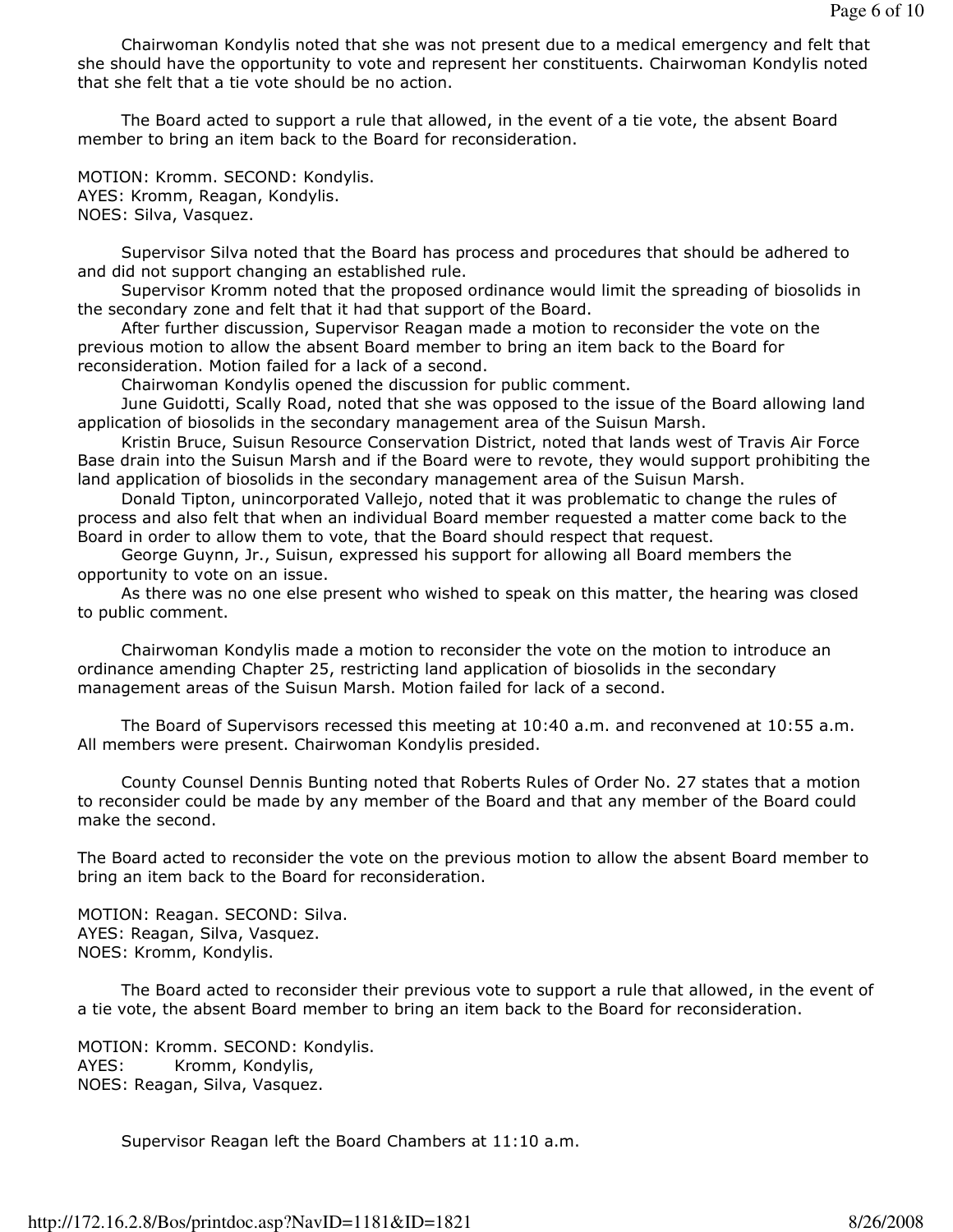Agenda Item No. 24A

SB 733 (Aanestad) re PERS Contracts

 The Board of Supervisors received an Agenda Submittal from the County Administrator dated June 7, 2005, incorporated herein by reference, requesting the Board to support SB 733, sponsored on behalf of Butte County, proposing to separate trial court employees from the County's PERS contract and to require a separate determination of retirement account assets and liabilities. In addition, both the County and the trial courts would have more flexibility in future benefit changes for their respective employees.

 At the conclusion of discussion, the Board acted to approve inclusion in SB 733 to allow CalPERS to create separate retirement accounts for the County and the Solano County Courts.

MOTION: Kromm. SECOND: Silva. AYES: Kromm, Silva, Vasquez, Kondylis. ABSENT: Reagan.

Supervisor Reagan returned to the Board Chambers at 11:13 a.m.

Agenda Item No. 24B Advisory Board Principles and Policies

 The Board of Supervisors received an Agenda Submittal from the County Administrator's Office dated June 7, 2005, incorporated herein by reference, requesting the Board's approval of proposed revisions to the Advisory Board Principles and Policies.

The Board requested the following amendments:

Policy 2-A: to read "update that the Board of Supervisors receives biannually monthly. Additionally, advisory boards are encouraged to report or provide recommendations on proposed or pending state or federal legislation as needed to assure the Board of Supervisors receive the information in a timely manner."

Policy 2-C: to read "attend the Board meeting to answer affirm explain or represent the advisory board's position."

Policy 5D: to read "Existing and newly appointed advisory board members must receive training and written guidelines on the Brown Act."

MOTION: Reagan. SECOND: Silva. AYES: Kromm, Reagan, Silva, Vasquez, Kondylis.

Agenda Item No. 25 Solano Coalition for Better Health's Pharmacy Assistance Program

 The Board of Supervisors received an Agenda Submittal from the Department of Health and Social Services dated June 7, 2005, incorporated herein by reference, and acted to approve a recommendation from the Master Settlement Agreement Advisory Board to use unspent FY 2004/05 funds for a contribution to the Solano Coalition for Better Health's Pharmacy Assistance Program in the amount of \$18,000.

MOTION: Silva. SECOND: Reagan. AYES: Kromm, Reagan, Silva, Vasquez, Kondylis.

Agenda Item No. 27 Appointment Authority

A) Approved the appointment of Supervisor Mike Reagan as the County representative on the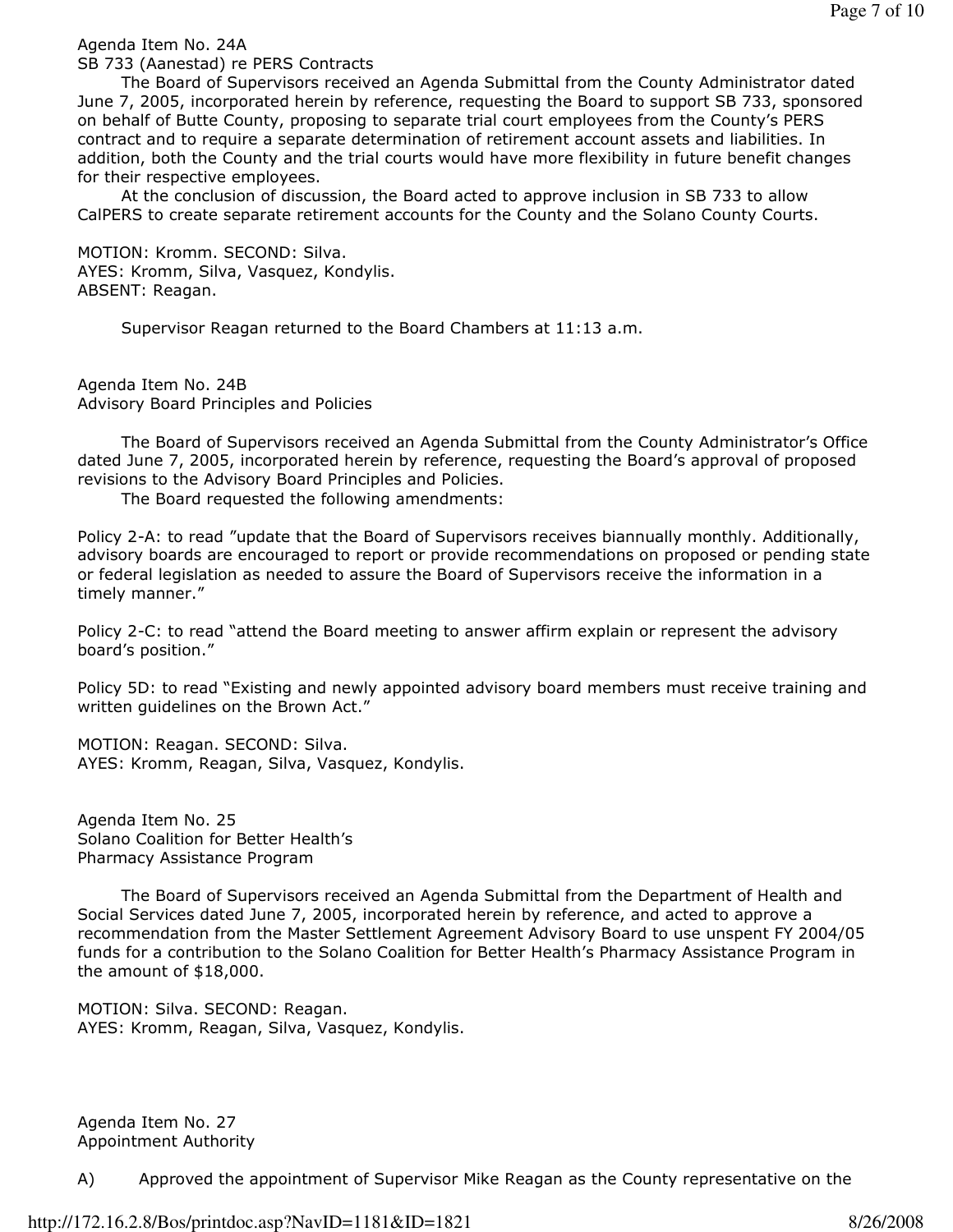Hazardous Waste Management Facility Allocation Committee to fill the seat vacated by former Solano County Supervisor Ruth Forney.

MOTION: Kondylis. SECOND: Silva. AYES: Kromm, Reagan, Silva, Vasquez, Kondylis.

Approved the following appointments/reappointments:

B) Spencer Rundberg to the Solano County Local Mental Health Board for a term to expire June 7, 2008.

C) Donald A. Bond to the Area Agency on Aging serving Napa-Solano for a term to expire June 30, 2007.

D) Jerome J. O'Malley to the Tobacco Master Settlement Agreement (MSA) Advisory Committee for a term to expire June 7, 2007.

E) Elaine Norinsky and Sheryl Fairchild to the First Five Solano Commission for terms to expire June 7, 2009.

F) Page Baldwin, Jr. as Trustee of Reclamation District No. 2084 for a term to expire November 30, 2007; Page Baldwin, Sr. as Trustee of Reclamation District No. 2084 for a term to expire November 30, 2007; and Floyd Pedersen as Trustee of Reclamation District No. 2084 for a term to expire November 27, 2009.

G) David Hearn as Trustee of Reclamation District No. 536 for a term to expire November 27, 2009 and John Cronin, Jr. as Trustee of Reclamation District No. 536 for a term to expire November 27, 2009.

H) Harry Stewart as Trustee of Reclamation District No. 2134 for a term to expire November 30, 2007; Darrell Ferreira as Trustee of Reclamation District 2134 for a term to expire November 30, 2007; and Mark Minnis as Trustee of Reclamation District 2134 for a term to expire November 27, 2009.

I) Rose Sonnen to the Local Mental Health Board representing District 1 for a 3 year term; John Gales to the Local Mental Health Board representing District 3 for a 3 year term; and Vince McClain to the Local Mental Health Board representing District 3 for a 3 year term.

MOTION: Vasquez. SECOND: Silva. AYES: Kromm, Reagan, Silva, Vasquez, Kondylis.

 The Board of Supervisors recessed this meeting at 11:20 a.m. and reconvened at 2:00 p.m. All members were present. Chairwoman Kondylis presided.

Agenda Item No. 26A Transportation Planning and Funding

 Received a presentation from the Solano Transportation Authority (STA), and conducted a workshop, on Solano County transportation planning and funding.

Agenda Item No. 26B Local Transportation Needs

 The Board of Supervisors received an Agenda Submittal from the Department of Resource Management dated June 7, 2005, incorporated herein by reference, requesting the Board's review and comment on the list of local transportation needs for Solano County, to be included in the updated Solano Comprehensive Transportation Plan 2030 being prepared by the Solano Transportation Authority (STA).

Staff presented the Arterials, Highways and Freeways Element of the Solano County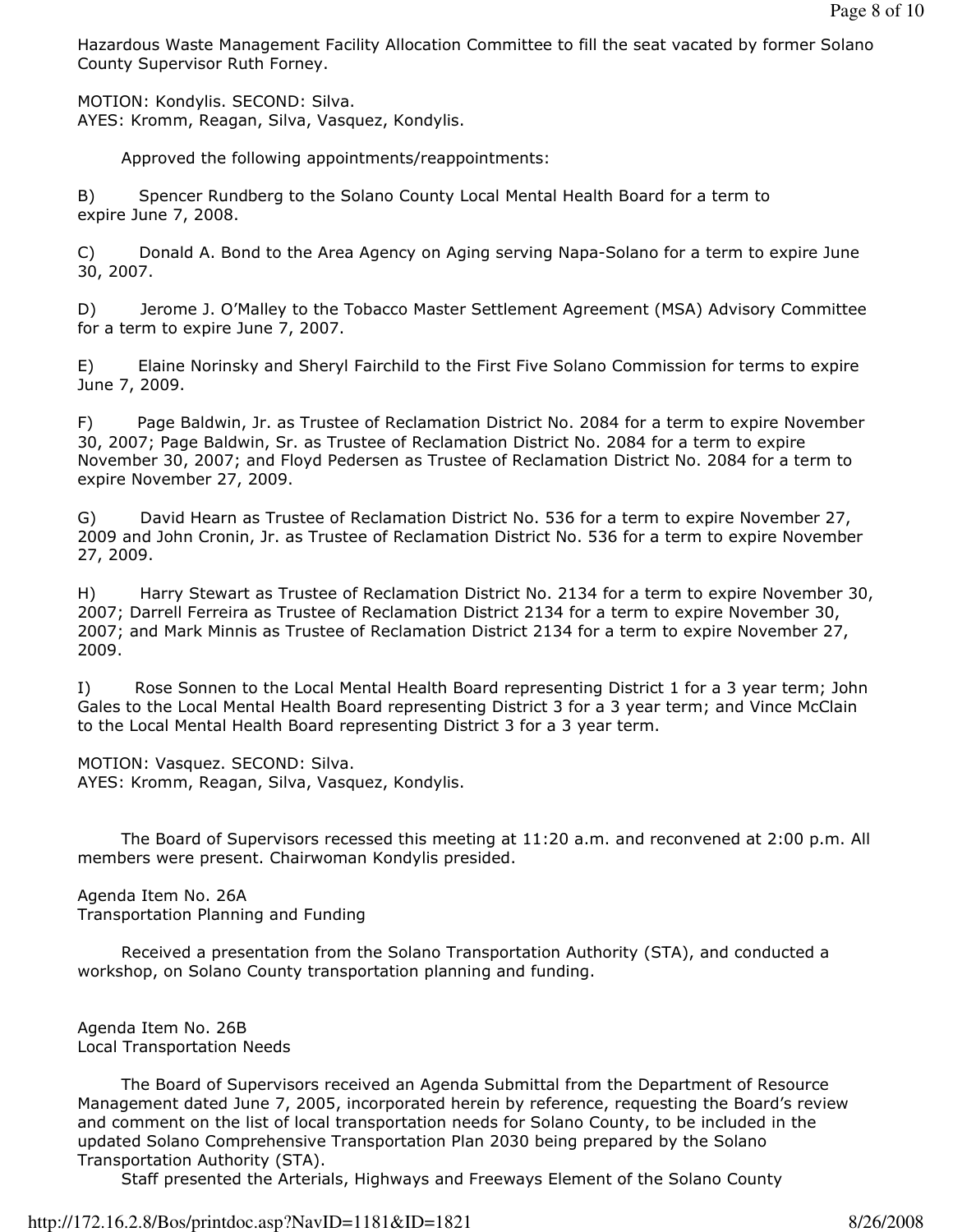Comprehensive Transportation Plan 2030 and a list of Solano County's Local Needs.

 At the conclusion of discussion, the Board added the following to the list of potential projects: HOV lanes be constructed on I-80 and I-680, Turner Road Overcrossing near the Fairgrounds, improvements to SR113 near Dixon, SR12 bridge near Rio Vista, and improvements to Lyons Road and Abernathy Road. The Board requested that the word "widen" be changed to "improve" on the list of potential projects.

MOTION: Silva. SECOND: Vasquez. AYES: Kromm, Reagan, Silva, Vasquez, Kondylis.

 Staff reviewed the Transit Element of the Solano County Comprehensive Transportation Plan 2030 and a list of Solano County's Local Needs.

 At the conclusion of discussion, the Board approved the following items: more joint bus operations, Solano Paratransit support, subsidized paratransit taxi service, fixed routes in unincorporated areas, expand regional express bus service in conjunction with HOV lanes, study the consolidation of intercity transit services, support wireless internet connectivity on public transit, enhance connectivity with other transit agencies in other counties, support light-rail commuter service and support additional multi-modal train stations.

MOTION: Silva. SECOND: Vasquez. AYES: Kromm, Reagan, Silva, Vasquez, Kondylis.

 Staff reviewed the Alternative Modes Element of the Solano County Comprehensive Transportation Plan 2030 and a list of Solano County's Local Needs and approved the following items: Old Town Cordelia Improvement Project, Safety improvements to Suisun Valley and Pleasants Valley Road Bike Route, Jepson Parkway bike path and landscaping project, Green Valley corridor landscaping project, reopening of McGary Road to be added to the Arterial Element, Vacaville-Dixon Bike Route, Fulton Avenue sidewalk, and Solano County bridge replacements to provide for pedestrians and bicycles (staff to verify language on the bridge replacement).

MOTION: Silva. SECOND: Vasquez. AYES: Kromm, Reagan, Silva, Vasquez, Kondylis.

Donald Tipton, unincorporated Vallejo, noted that on May 3, 2005, the Board discussed improvements of sidewalks and crosswalks in the Homeacres Area of Vallejo to allow children and parents safe access to schools. Mr. Tipton noted that the Homeacres Association wrote a follow-up letter to staff requesting that they be added to the list of transportation improvements. Staff noted that this request was included in the application for Safe Routes to Schools funding.

Agenda Item No. 26C Fair and Safe Traffic Solutions

 Chairwoman Kondylis presented the "Fair and Safe Traffic Solutions" Transportation Platform. Supervisor Kromm provided an update of discussions that were taking place with the various local communities.

 Donald Tipton, unincorporated Vallejo, noted that he felt that Caltrans should be responsible for funding the roads that pass through Solano County and that the amount of taxes collected in Solano County was enough to fund the county roads.

Supervisor Reagan was excused from this meeting at 3:20 p.m.

Agenda Item No. 28 Deny Appeal of Planning Commission Approval Re Norcal Waste System Hay Road Landfill

 The Board of Supervisors received an Agenda Submittal from the Department of Resource Management, dated June 7, 2005, incorporated herein by reference, requesting adoption of a Resolution denying the appeal by Jon Dannenberg of Planning Commission approval of revisions to